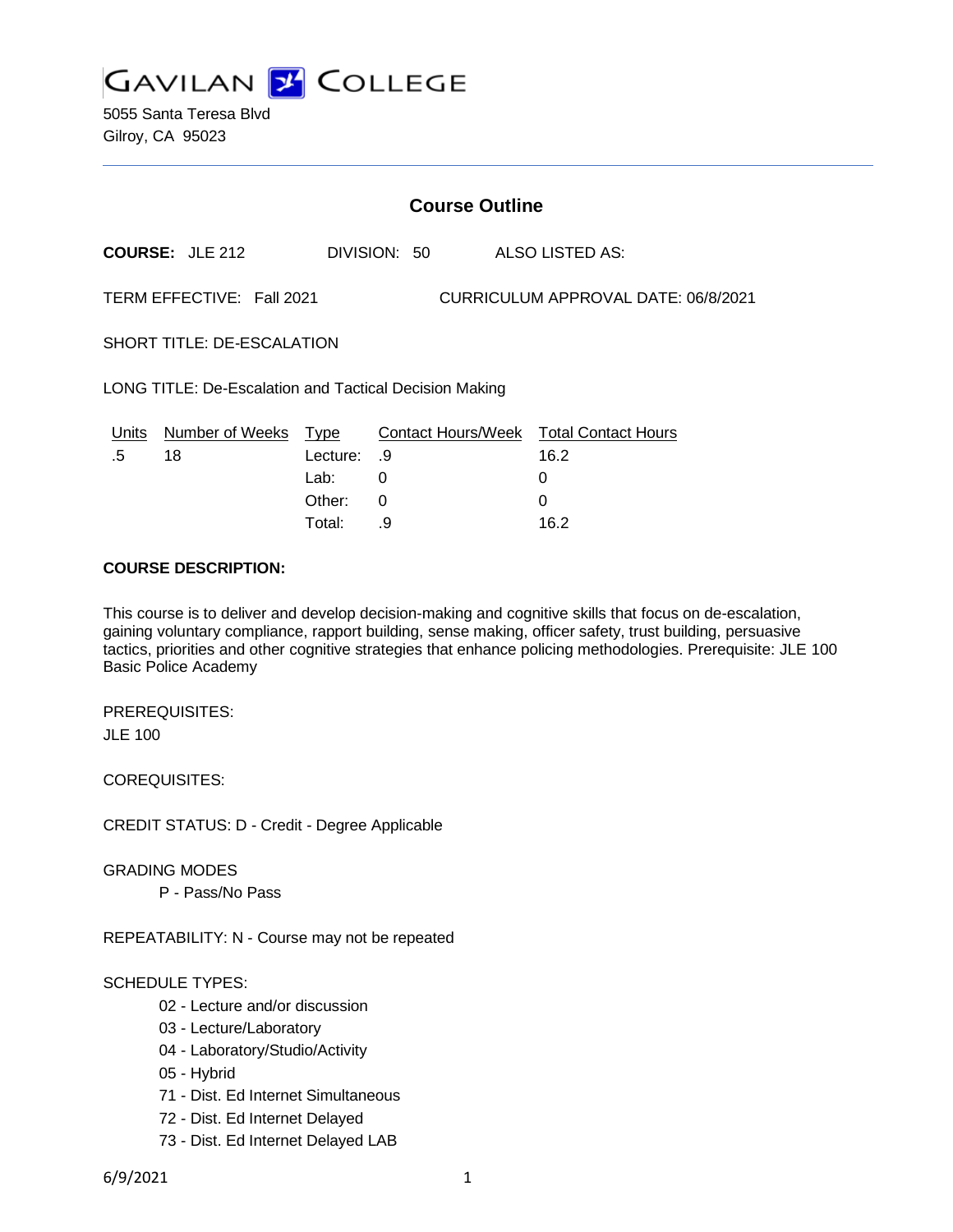# **STUDENT LEARNING OUTCOMES:**

By the end of this course, a student should:

1. Improve the decision-making skills of novice police officers within a Guardian mindset in situations characterized by ambiguity, uncertainty, unpredictability, changeability, time-pressure, competing/changing goals, and potential danger.

## **CONTENT, STUDENT PERFORMANCE OBJECTIVES, OUT-OF-CLASS ASSIGNMENTS**

Curriculum Approval Date: 06/8/2021

### LECTURE CONTENT:

I. Course Themes. (4 Hours)

- A. De-escalation
- B. Warrior vs. Guardian mindset
- C. Officer safety
- D. Risk vs. reward assessment
- E. Priority of life
- F. Teamwork
- G. Spatial and temporal awareness
- H. Tactical communication
- I. Officer-created jeopardy

1052(e)(1)(B) ? Secondary instructor will review questions asked in the chat during this

segment and ensure student understanding.

# LAB CONTENT:

II. The Eleven LE Cognitive Decisions-Making Strategies. (20 Hours)

Previous research by ShadowBox Training, LLC, has identified 11 cognitive skills required for effective Guardian policing. Those cognitive skills are targeted in this course. They are:

A. Sense-making - The ability to quickly size up a situation, attribute meaning to incoming information and determine what

needs to be achieved.

- 1. What do I have?
- 2. What's being done?
- 3. What needs to be done?
- 4. Re-assess upon new information.

B. Tactics - The ability to use influence and persuasion vs. authority and force to obtain a desirable outcome.

- 1. Evaluate your current tactics vs. situation dynamics.
- 2. Explore less authoritative approaches to reach goals.
- 3. Provide alternative solutions other than law enforcement responses, citations, arrest, etc.
- 4. Tactical Repositioning.

C. Priorities - The ability to prioritize the important cues of an incident and align those cues with goals and positive outcomes.

- 1. Understand why you are at scene.
- 2. Keep priorities in focus.
- 3. Priorities must include law, policy/procedures and optional problem-solving strategies.
- 4. Remain unbiased when identifying goals and solutions.
- 5. Operational Environment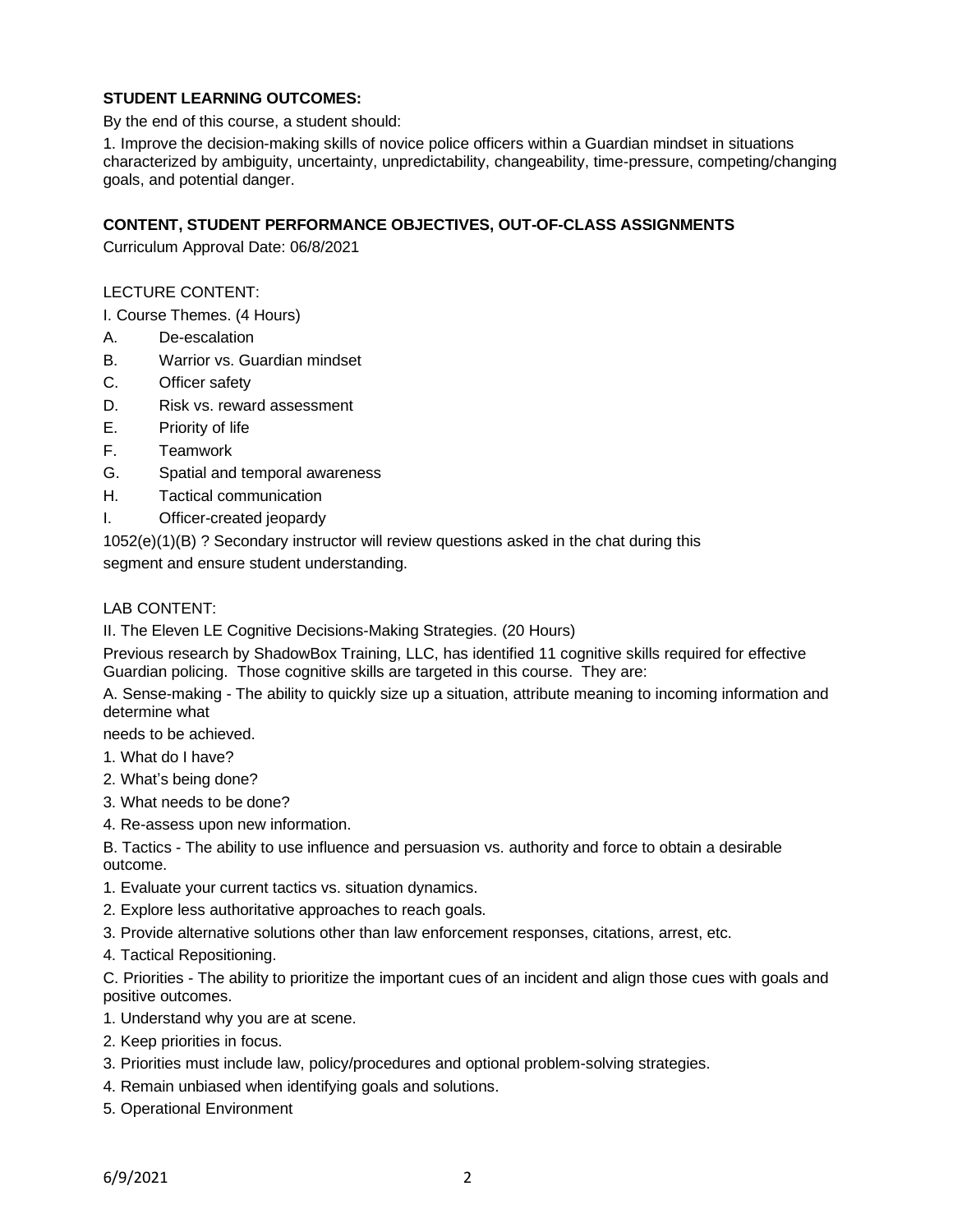D. Problem-detection and Diagnosis - The ability to realize that initial incident information may be false, look for anomalies and

understand most problems are fluid. Learning what is plausible and what is not.

- 1. Align current resources with reasonable tactics.
- 2. Verify important information especially if indicators are not consistent with other cues.
- 3. Understand chaos creates false information.
- 4. Be flexible as new information becomes available.

E. Teamwork Skills - The ability to maintain a larger situational awareness and relay appropriate information to appropriate

persons.

- 1. Allow additional perspectives to broaden understanding of incident.
- 2. Listen and seek all available information from appropriate sources.
- 3. Disseminate information timely.

F. Anticipating/Forecasting - The ability to read a situation and anticipate what might happen next. Not to see an incident in real

time but to see what it looks like in the near future.

- 1. Understand most incidents are fluid and will change over short term.
- 2. Events evolve in predictable ways.
- 3. Use tactics to move incident towards desirable goals.
- 4. Identify factors that may change dynamics of incident. (Time, weather, human factors)

G. Spatial Reasoning - The ability to visualize the layout of a scene and generate contingencies to deal with the -what if's.?

This skill improves incident containment and defines parameters.

- 1. Understand incidents require a broader sense of space and time.
- 2. Chaotic events usually expand vs. contracting and contingency planning is required.
- 3. Align containment with resources.
- 4. Limit undesirable influences that may adversely affect incident.

H. Workarounds - The ability to think beyond the scope of rules and procedures and decipher how they can manipulate the

situation. How to be creative in your problem-solving approaches.

- 1. Treating the symptoms vs. the cause.
- 2. Does incident require LE response or problem solving.
- 3. Is the incident an inside the box (law, policy and procedures) vs. outside the box (creativity).
- 4. Creativity is fostered by diverse views and input.

I. Perspective Taking ? The ability to look at a situation from another person's perspective. Recognizing what is motivating the

other person's actions.

- 1. Giving voice to incident participants.
- 2. Show respect and see participants respond.
- 3. Be unbiased in responses to include verbal and non-verbal actions.
- 4. Convey a problem-solving mindset.

J. Voluntary Compliance - The ability to persuade and/or influence others to take a corrective course of action opposed to

coercive compliance.

- 1. De-escalation tactics
- 2. Active listening
- 3. Open minded vs. closed minded.
- 4. Eliminate pre-determined bias and opinions.
- 5. Effective Communication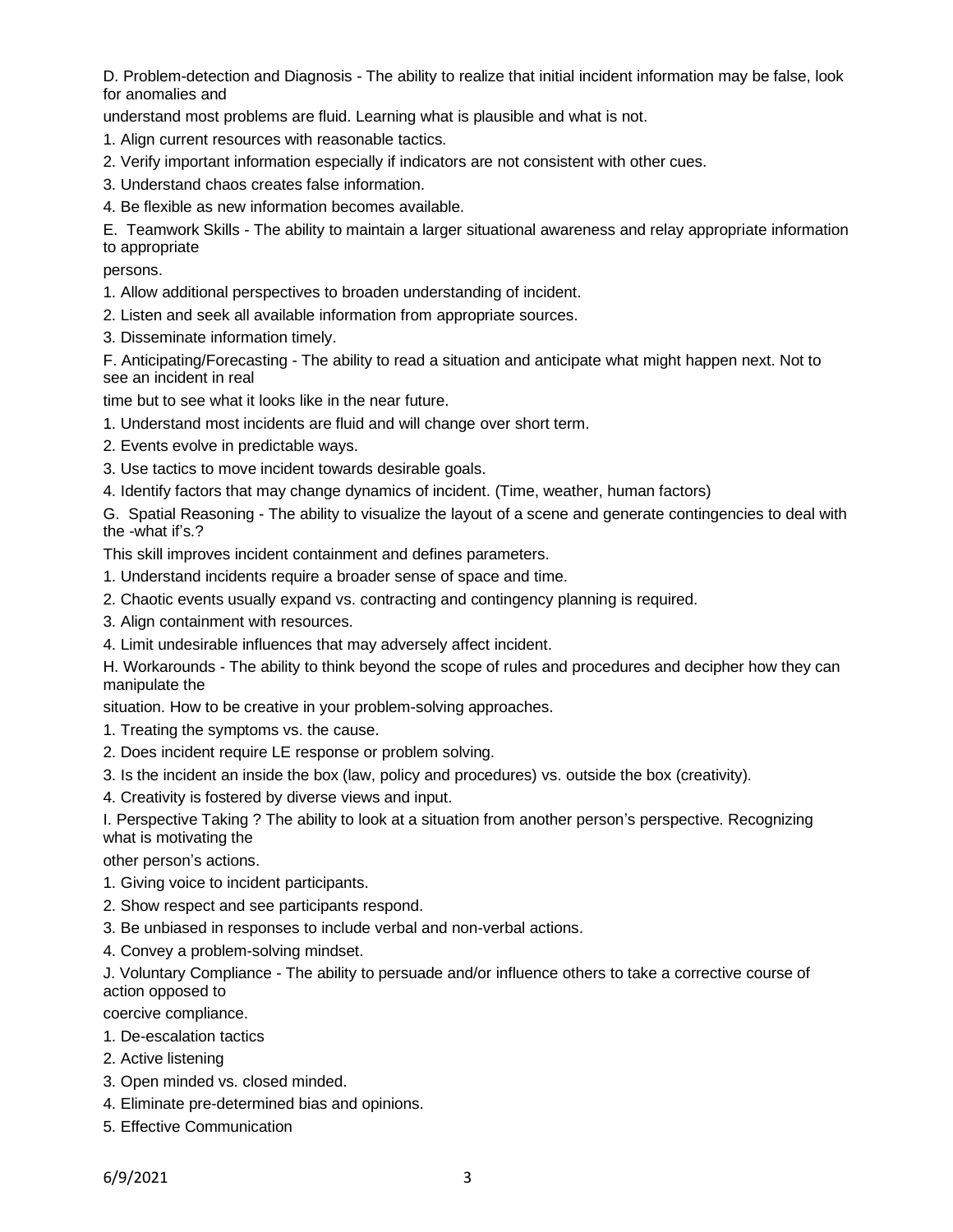6. Slow event down

K. Building Rapport - The ability to identify common ground and search for shared goals and minimize differences during

incidents.

1. Build trust based upon common goals and desired outcomes.

2. Competing goals must be prioritized.

3. Solve the problem vs. searching for results.

Learning Outcome: Students will be able to identify and apply the eleven cognitive strategies to unusual occurrences presented in a classroom setting. Each cognitive skill will be demonstrated via instructor experiences and application.

1052(e)(1)(B) ? Instructor will initiate discussions for break out rooms and ask students to discuss a time when they utilized a create problem-solving strategy during their career that generated a desirable outcome. Then each group will provide an example to the class. There will be SME's assigned to the class with one lead instructor who will work with each student's team on a rotation basis.

III. Methodology. This is an experiential learning course. Students individually completed a total of 16 online exercises using a scenario-based decision-making exercise designed to exercise the themes and cognitive skills identified above. The scenario advanced to a decision point (DP), at which point the student is required to make a decision and provide a rationale for that decision. The student then gets to see how a group of pre-selected, recognized experts handled the same DP. The student learns first by being exposed to the thought processes of the experts and second through a guided discussion . Finally, the students will consolidate the learning by synthesizing the lessons they have learned into their own personal - Rules for Guardian Policing. -

IV. Course Structure. Each 16 blocks are followed by a guided discussion with a course instructor/subject-matter expert (SME). For the purpose of the guided discussion, the class will be broken down into smaller discussion groups of 5-8 students that will meet at different times. Total instructional time is 24 hours. The course is structured as follows:

- A. Pre-Course Surveys
- B. Introductory Class
- C. Block 1
- D. Block 1 Guided Discussion
- E. Block 2 (4 hours)
- F. Block 2 Guided Discussion
- G. Block 3(4 hours)
- H. Block 3 Guided Discussion
- I. Block 4 (4 hours)
- J. Block 4 Guided Discussion
- K. Post-Course Surveys
- L. Wrap-Up Class
- V. Delivery Formats. All will be 24 hours of instruction.

A. Online with Synchronous Guided Discussions. The base format will be delivered online, with the Introductory Class,

Wrap-Up Class, and Guided Discussions all being conducted synchronously at regularly scheduled days and times via

Google Classroom.

VI. Pre-Course Surveys. Prior to taking the course, all students will take two online surveys:

A. An anonymous - Demographic Survey? to gather information about age, education, work experience as a basis for

analyzing course data.

B. An -Opinions on Policing- survey to gather information about student pre-course mindsets.

VII. Block 1 Exercises By the appointed deadline, each student individually completes the first four exercises online. The

Exercise are: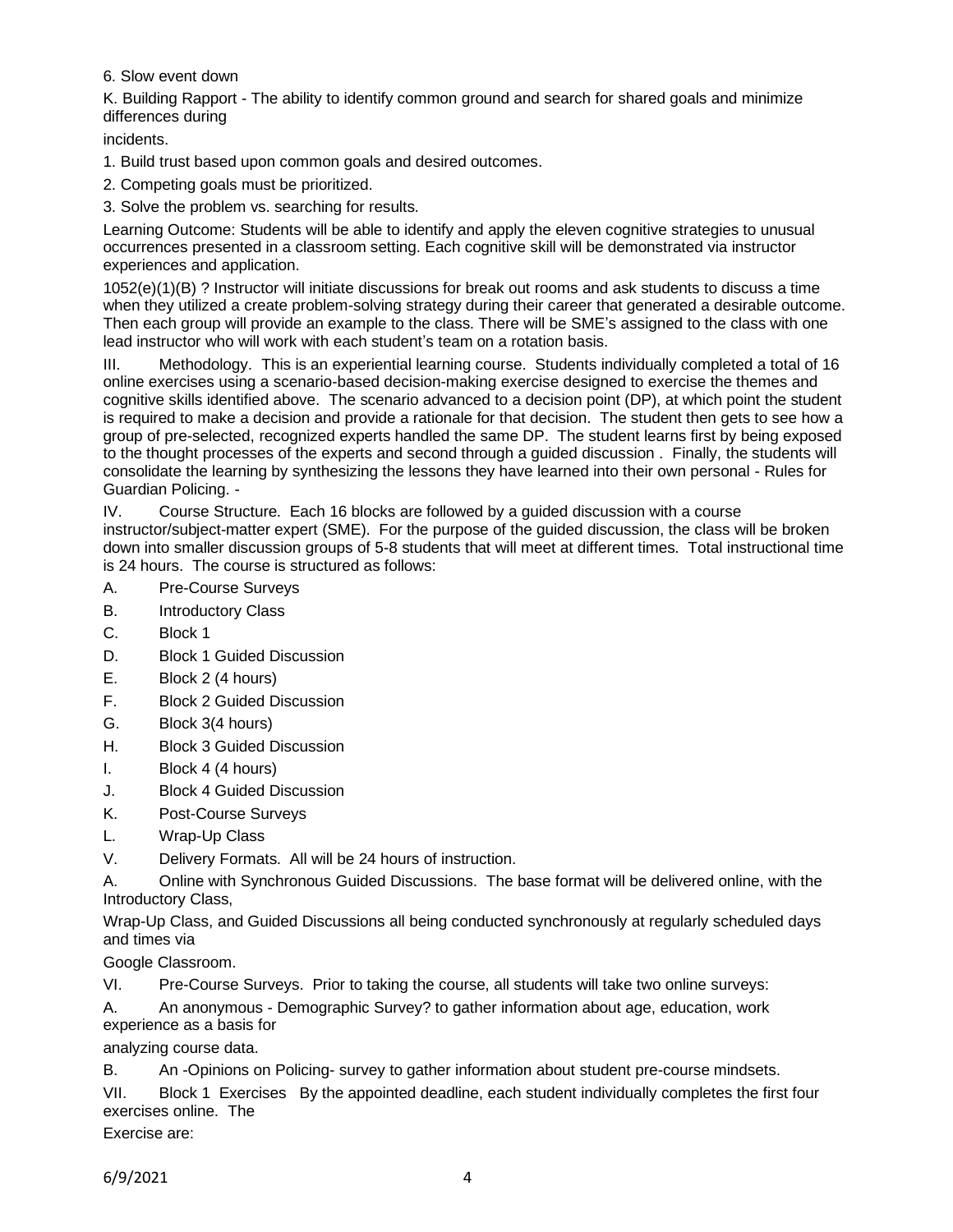### A. 1A - 426 Lancelot (Use of Force)

- 1. Decision 1
	- a. Sense-Making
	- b. Problem-Detection/Diagnosis
	- c. Priorities
- 2. Decision 2
	- a. Tactics
	- b. Sense-Making
	- c. Teamwork
- 3. Decision 3
	- a. Tactics
	- b. Perspective Taking
- 4. Decision 4
	- a. Rapport Building
	- b. Tactics
- 5. Decision 5
	- a. Tactics
	- b. Teamwork
	- c. Priorities
- 6. Decision 6
	- a. Tactics
	- b. Perspective Taking
	- c. Rapport Building

Learning Outcome: Students will understand how to make sense of information that is confusing and misleading. The learner will develop problem detection strategies and set priorities for initial incident decision making. Scenario number one utilizes seven of the cognitive strategies with emphasis upon the application of proper tactics.

- B. 1B Geraghty Industrial Systems (Active Shooter)
	- 1. Decision 1
		- a. Priorities
		- b. Tactics
		- c. Spatial Reasoning
	- 2. Decision 2
		- a. Tactics
		- b. Perspective Taking
		- c. Sense-Making
	- 3. Decision 3
		- a. Tactics
		- b. Sense-Making
		- c. Teamwork
	- 4. Decision 4
		- a. Tactics
		- b. Teamwork
		- c. Priorities
	- 5. Decision 5
		- a. Sense-making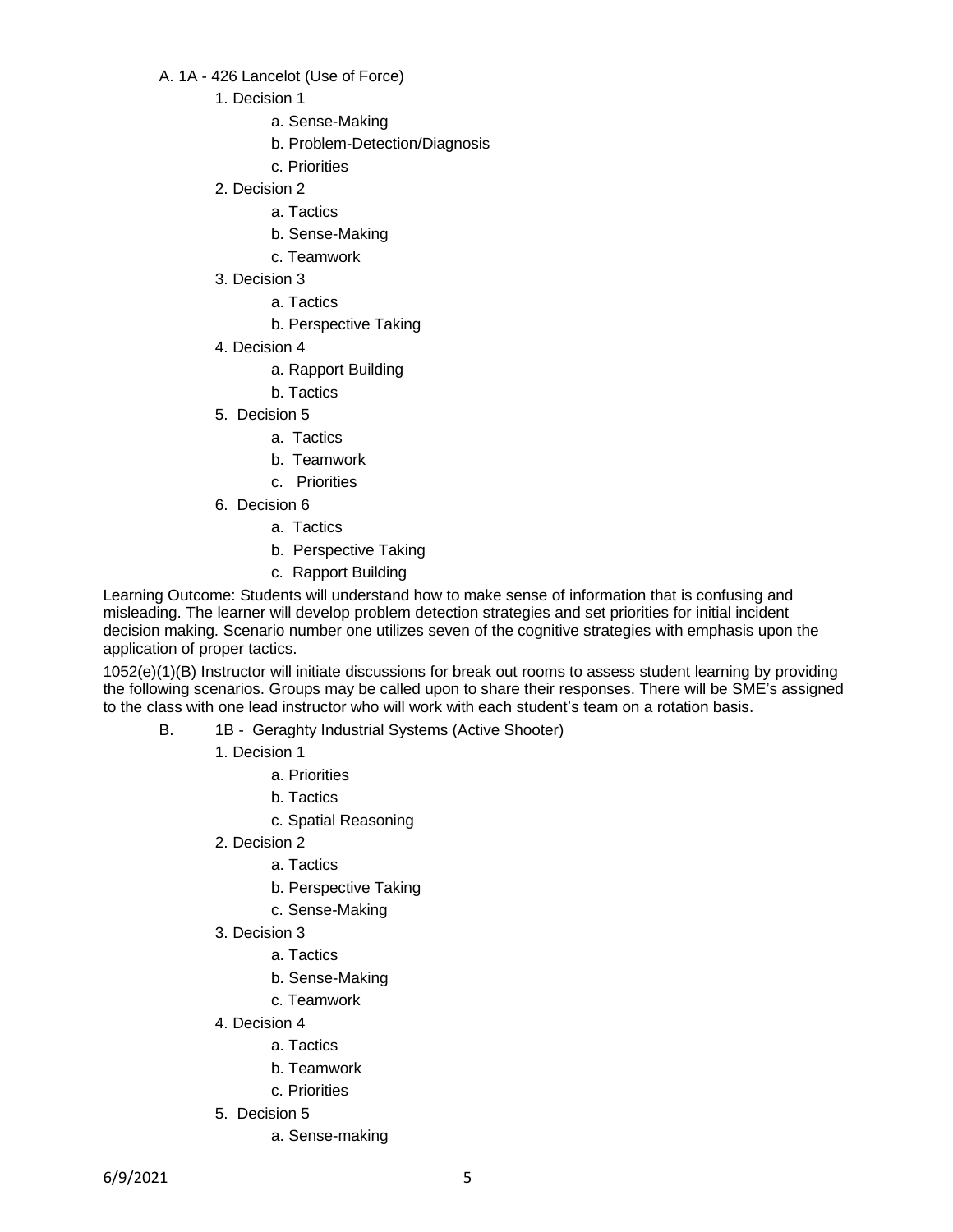- b. Priorities
- 6. Decision 6
	- a. Sense-making
	- b. Priorities

Learning Outcome: Scenario number 1B develops student's ability to prioritize essential cues for improved decision making. This exercise consists of seven cognitive strategies with emphasis upon Prioritization.

1052(e)(1)(B) Instructor will initiate discussions for break out rooms to assess student learning by providing the following scenarios. Groups may be called upon to share their

responses. There will be SME's assigned to the class with one lead instructor who will work with each student's team on a rotation basis.

- C. 1C 142 Pomona (Hostage)
	- 1. Decision 1
		- a. Sense-Making
		- b. Spatial Reasoning
		- c. Priorities
	- 2. Decision 2
		- a. Teamwork
		- b. Spatial Reasoning
	- 3. Decision 3
		- a Tactics
		- b. Sense-Making
	- 4. Decision 4
		- a. Perspective taking
		- b. Priorities
	- 5. Decision 5
		- a. Perspective taking
		- b. Priorities
	- 6. Decision 6
		- a. Sense-making
		- b. Priorities
		- c. Tactics
	- 7. Decision 7
		- a. Sense-making
		- b. Priorities
		- c. Tactics

Learning Outcome: Students will understand the importance of building rapport and teamwork. Scenario number 1C utilizes four of the cognitive strategies with emphasis upon tactics.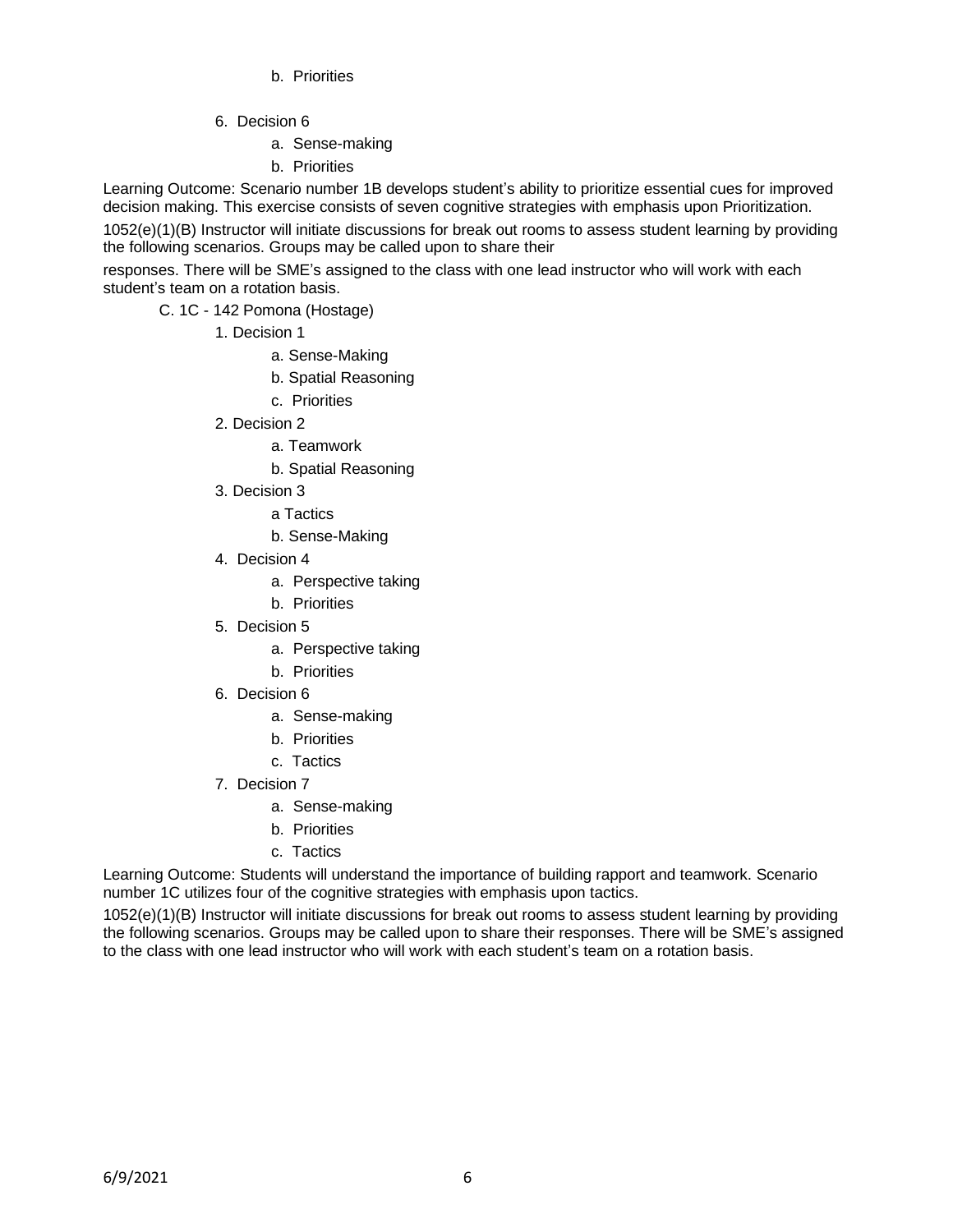### D. Scenario Number- 1D New Year's Eve (Crowd Control/Drunken Activity)

- 1. Decision 1
	- a. Voluntary Compliance
	- b. Rapport
	- c. Spatial Reasoning
- 2. Decision 2
	- a. Persuasion
	- b. Teamwork
- 3. Decision 3
	- a. Priorities
	- b. Teamwork
- 4. Decision 4
	- a. Teamwork
	- b. Spatial Reasoning
	- c. Persuasion
	- d. Priorities

Learning Outcomes: Scenario number 1D has six cognitive strategies and will improve student's abilities for rapport building voluntary compliance. This scenario places a higher importance upon teamwork and improving student's skills for collaborative problem solving.

1052(e)(1)(B) Groups A through D complete facilitated discussion with SME/Instructor for Scenarios A1 through D3. Scenarios A1 through D3 cover all eleven cognitive strategies while focusing upon Tactics, Prioritizing and Teamwork.

XI. Block 1 Guided Discussion. A 75-minute Zoom call by small group of 6-8 students plus an instructor and SME to discuss the lessons of the four Block 1. Students must have completed all four Block 1 prior to the meeting.

- A. Discussion guided by a separate Facilitator's Guide.
- B. Discussion of each exercise will start with one student providing a summary report of the situation.

C. All students must be prepared to discuss 2-3 -Rules of Guardian Policing? that they have developed based on the experience of the four exercise.

XII. Block 2 Exercises . By the appointed deadline, each student individually completes the second set of four exercises online. The exercises are:

A. 2A - 1810 Lilac Street (Active Shooter/Hostage)

- 1. Decision 1
- a. Sense-Making
- b. Priorities
- c. Problem Detection & Diagnosis
- 2. Decision 2
- a. Sense-Making
- b. Anticipation
- c. Tactics
- 3. Decision 3
- a. Tactics
- b. Persuasion
- c. Priorities
- d. Sense-Making
- 4. Decision 4
- a. Tactics
- b. Anticipation
- c. Problem Detection & Diagnosis
- 6/9/2021 7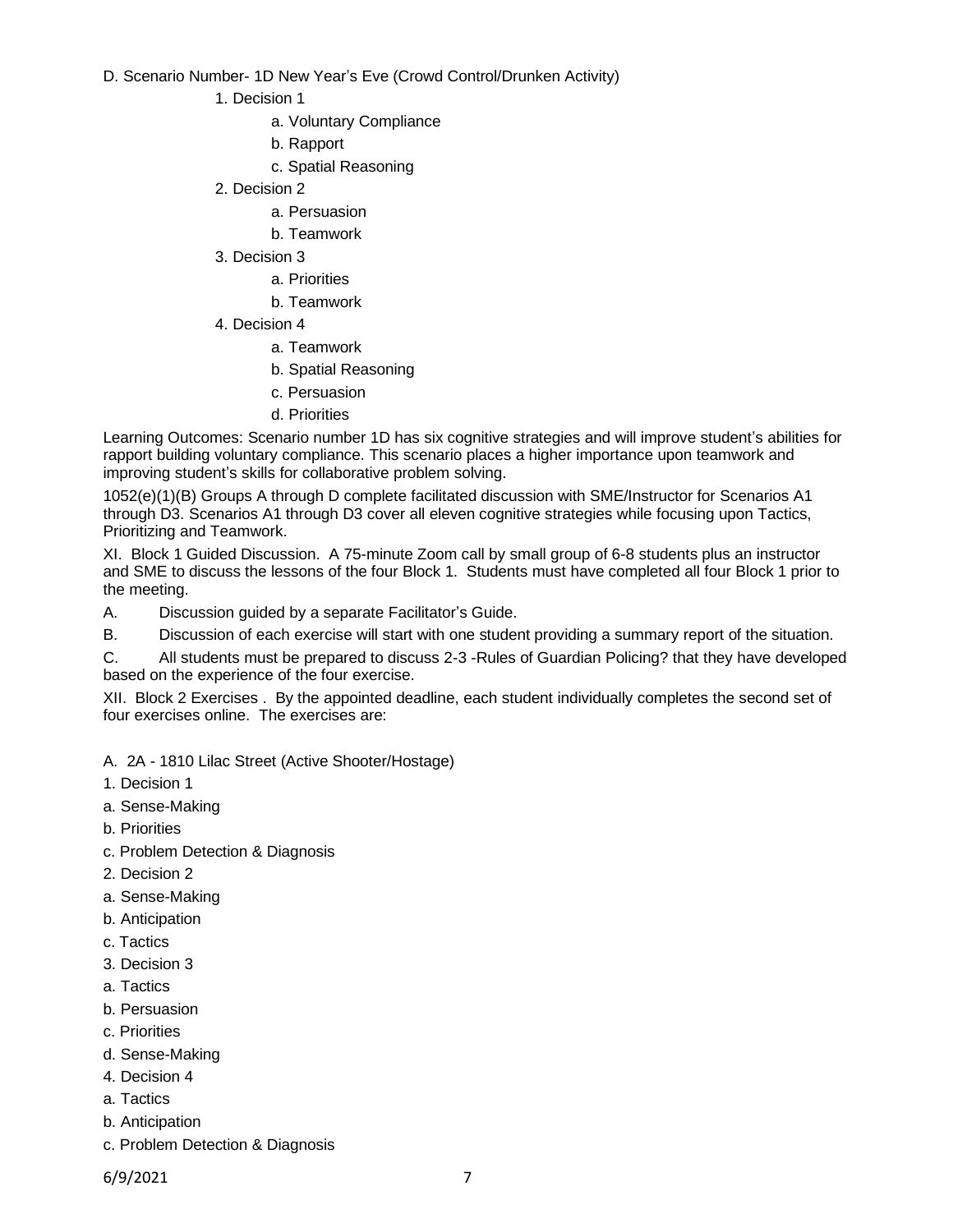- d. Teamwork
- 5. Decision 5
- a. Tactics
- b. Anticipation
- c. Priorities
- B. Scenario Number 2B 234 Honeysuckle (Possible Burglary)
	- 1. Decision 1
- a. Sense-Making
- b. Priorities
	- 2. Decision 2
- a. Perspective Taking
- b. Sense-Making
- c. Priorities

3. Decision 3

- a. Sense-Making
- b. Perspective Taking

4. Decision 4

- a. Persuasion
- b. Sense-Making
- 5. Decision 5
- a. Sense-making
- 6. Decision 6
- a. Sense-making
	- b. Tactics
- 7. Decision 7
	- a. Sense-making
- 8. Decision 8
	- a. Tactics
	- b. Anticipation
	- c. Perspective taking

Learning Outcomes: Scenario number 3A incorporates all eleven cognitive strategies within the five decision points. Students will be able to recognize and apply these decision-making skills even during chaotic events such as an active shooter. This scenario places emphasis upon tactics and officer safety.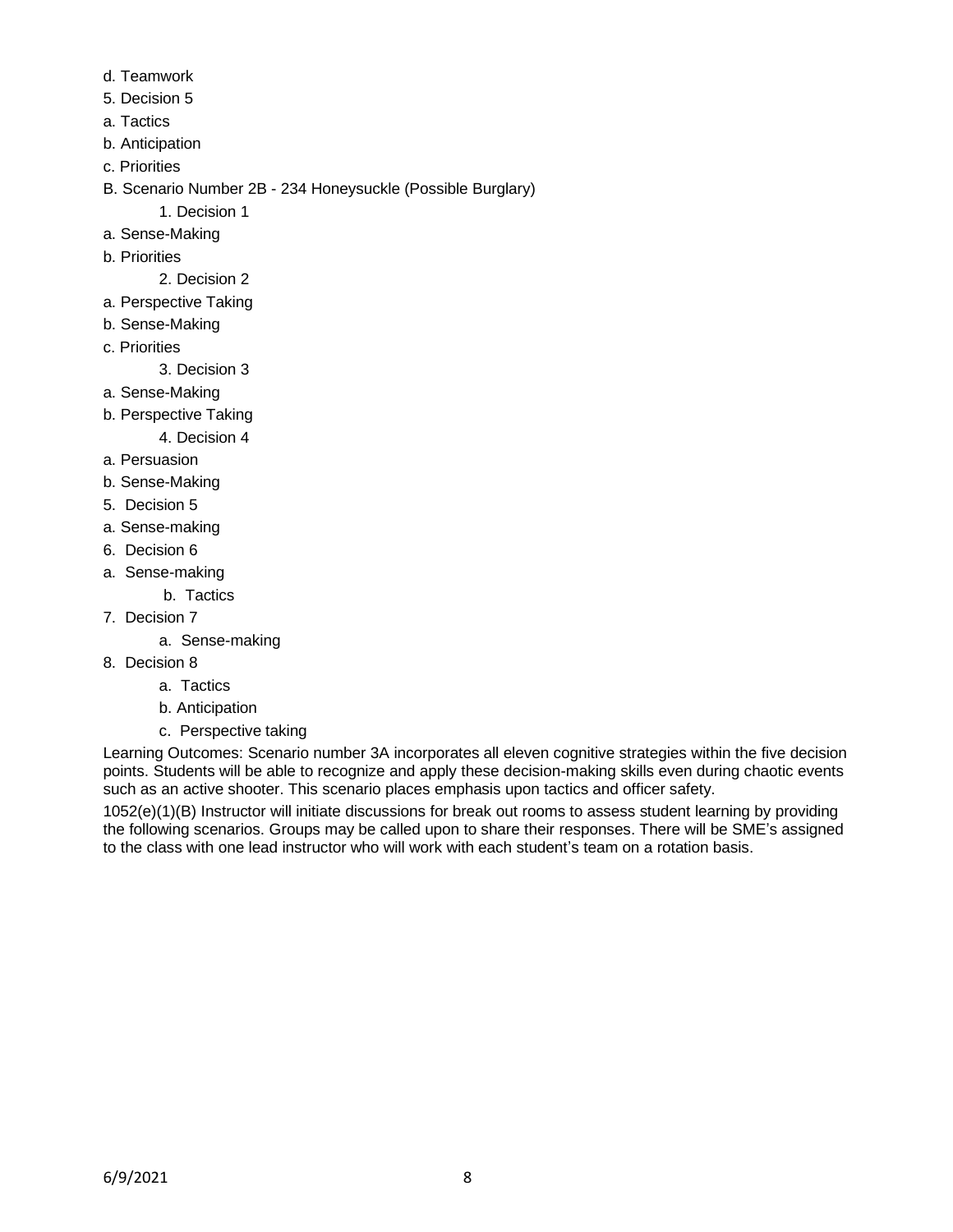- C. Scenario Number 2C Public Parking (Disturbance)
	- 1. Decision 1
- a. Priorities
- b. Tactics
- c Spatial Reasoning

2. Decision 2

- a. Tactics
- b. Perspective Taking
- c. Sense-Making
	- 3. Decision 3
- a. Tactics
- b. Sense-Making
- c. Teamwork
	- 4. Decision 4
	- a. Spatial reasoning
	- b. Priorities
	- c. Anticipation

Learning Outcome: Scenario number 2C develops student's ability to prioritize essential cues for improved decision-making. This exercise consists of seven cognitive strategies with emphasis upon Prioritization.

- D. 2D Little League (Pursuit Man with Gun)
	- 1. Decision 1
- a. Teamwork
- b. Sense-Making
- c. Priorities
- 2. Decision 2
- a. Tactics
- b. Anticipation
- c. Teamwork
- 3. Decision 3
	- a. Priorities
	- b. Tactics
	- c. Anticipation
- 4. Decision 4
- a. Spatial Reasoning
- b. Anticipation
- c. Teamwork
- d. Sense-Making
- 5. Decision 5
	- a. Sense-making
		- b. Priorities
		- c. Teamwork
		- d. Tactics
		- e. Spatial reasoning
- 6. Decision 6
	- a. Tactics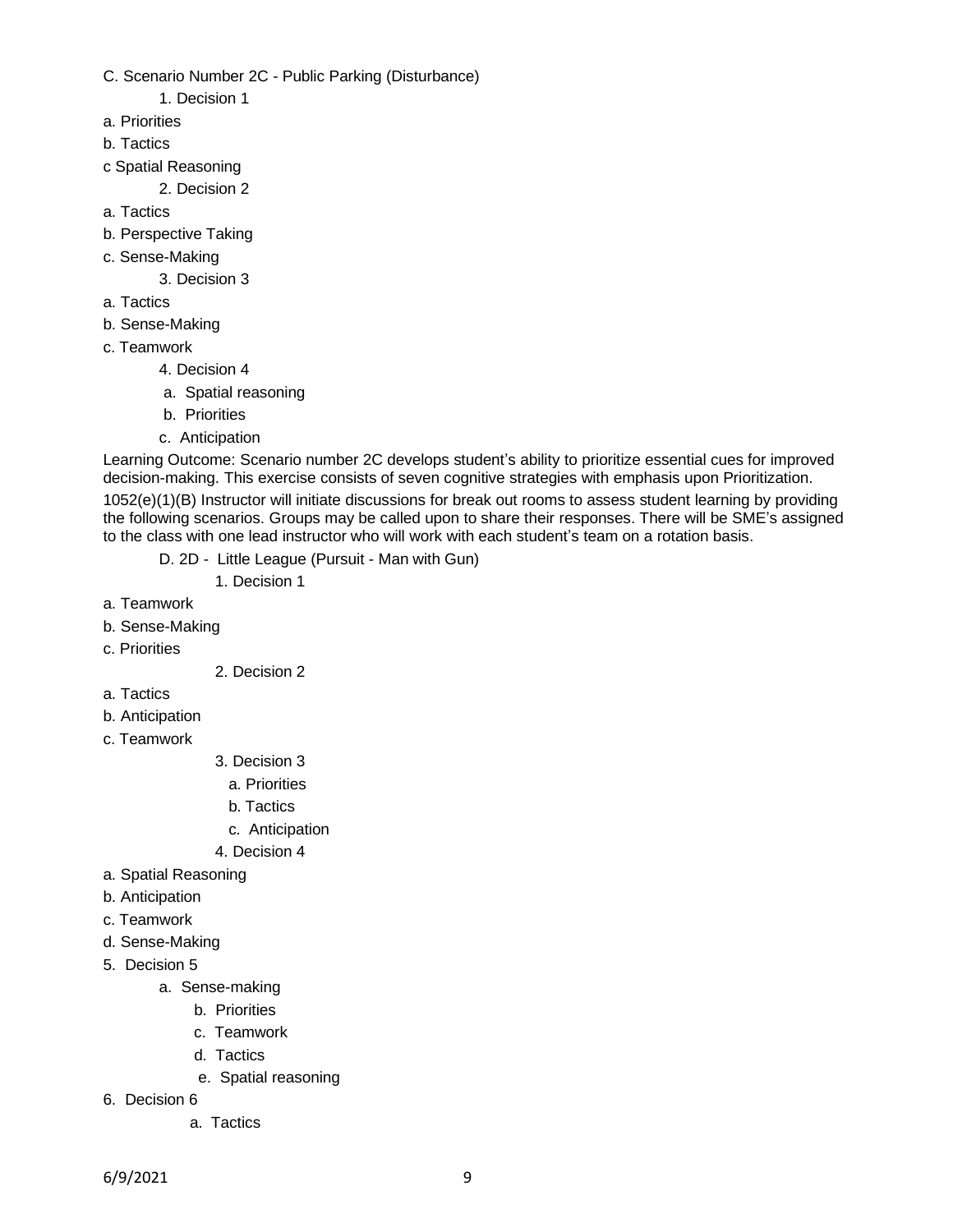- b. Teamwork
- c. Spatial Reasoning
- d. Anticipation
- e. Perspective taking

Learning Outcome: This scenario has seven cognitive strategies embedded in the exercise with emphasis upon the importance of teamwork. Students will learn how to anticipate problems and sense-making.

A. Discussion guided by a separate Facilitator's Guide.

B. Discussion of each exercise will start with one student providing a summary report of the situation.

C. All students must be prepared to discuss 4-6 -Rules of Guardian Policing? that they have developed based on the experience of the first eight exercises.

XIV. Block 3 Exercises. By the appointed deadline, each student individually completes the third set of four exercises online. The exercises are:

A. 3A - Fortuna Residence Community (Assault with Deadly Weapon)

- 1. Decision 1
- a. Sense-Making
- b. Spatial Reasoning
- c. Problem Detection & Diagnosis
	- 2. Decision 2
- a. Rapport Building
- b. Anticipation
- c. Priorities

3. Decision 3

- a. Tactics
- b. Voluntary Compliance
- c. Spatial Reasoning

4. Decision 4

- a. Priorities
- b. Teamwork

5. Decision Point Five

- a. Tactics
- b. Priorities
- c. Prospective Taking

Learning Outcomes: Scenario 2A has eight cognitive strategies embedded within this short exercise. It focuses upon recognizing proper priorities and spatial reasoning. Students will learn how to size-up a situation and use the cognitive skills to obtain desired outcomes.

1052(e)(1)(B) Instructor will initiate discussions for break out rooms to assess student learning by providing the following scenarios. Groups may be called upon to share their

responses. There will be SME's assigned to the class with one lead instructor who will work with each student's team on a rotation basis.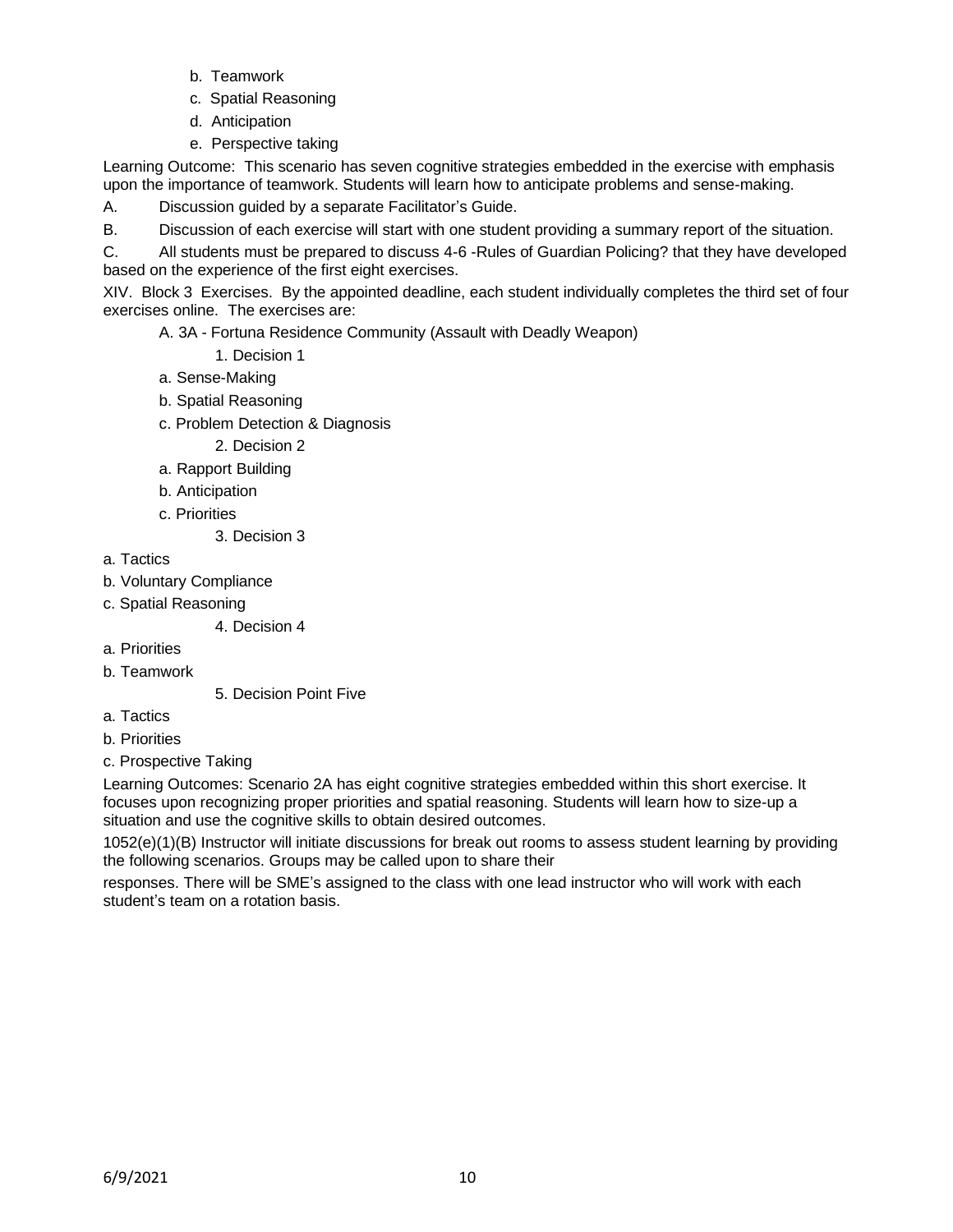B. 3B - 3027 Central (Verbal Threat)

1. Decision 1

- a. Sense-making
- b. Anticipation
- c. Priorities

2. Decision 2

- a. Tactics
- b. Rapport Building
- c. Teamwork

3. Decision 3

- a. Rapport Building
- b. Persuasion
- c. Problem Detection
- 4. Decision 4
- a. Tactics
- b. Teamwork
- c. Persuasion
- d. Sense-making

Learning Outcomes: Scenario 3B emphasis rapport building and voluntary compliance techniques. Students will better understand the use of communication skills to gain rapport and compliance as well as sensemaking.

1052(e)(1)(B) Instructor will initiate discussions for break out rooms to assess student learning by providing the following scenarios. Groups may be called upon to share their

responses. There will be SME's assigned to the class with one lead instructor who will work with each student's team on a rotation basis.

C. 3C - 1124 Beeker St.

- 1. Decision 1
	- a. Sense-making
	- b. Priorities
- 2. Decision 2
	- a. Sense-making
	- b. Priorities
	- c. Voluntary compliance
	- d. Rapport building
- 3. Decision 3
	- a. Sense-making
	- b. Tactics
	- c. Voluntary compliance
	- d. Rapport building
- 4. Decision 4
	- a. Sense-making
- 5. Decision 5
	- a. Tactics
	- b. Teamwork
	- c. Voluntary compliance
	- d. Rapport building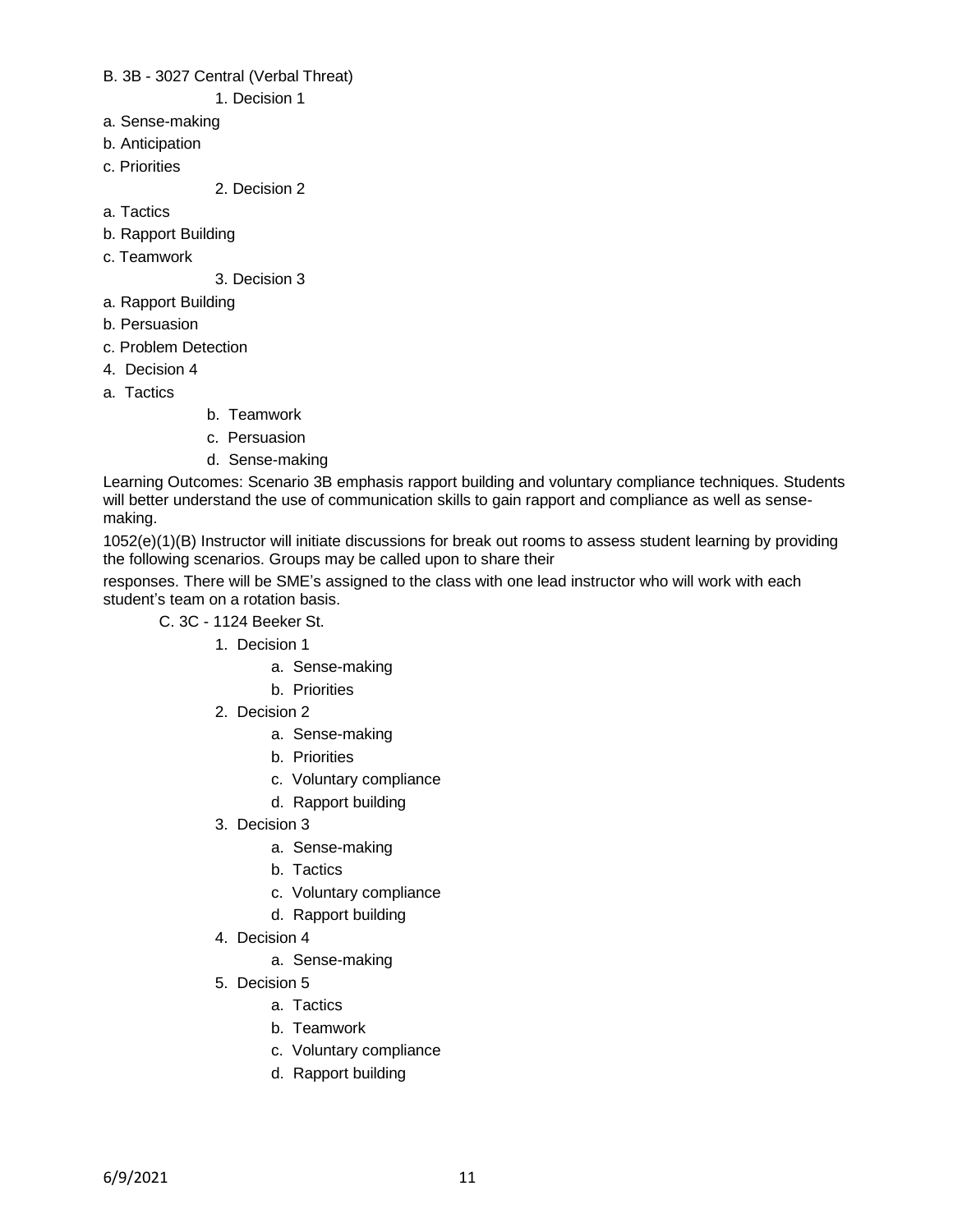Learning Outcomes: Scenario 3C emphasis rapport building and voluntary compliance techniques. Students will better understand the use of communication skills to gain rapport and compliance as well as sensemaking.

1052(e)(1)(B) Instructor will initiate discussions for break out rooms to assess student learning by providing the following scenarios. Groups may be called upon to share their responses. There will be SME's assigned to the class with one lead instructor who will work with each student's team on a rotation basis.

- D. 3D Main & 4th (Knife Fight at Crowded Bus Stop)
	- 1. Decision 1
- a. Sense-making
- b. Priorities
- c. Tactics
- d. Spatial Reasoning
	- 2. Decision 2
- a. Voluntary Compliance
- b. Priorities
- c. Teamwork

3. Decision 3

- a. Sense-Making
- b. Tactics
- c. Spatial Reasoning
- d Priorities
- 4. Decision 4
- a. Sense-making
- b. Priorities
- c. Tactics
- 5. Decision 5
	- a. Tactics
	- b. Teamwork
	- c. Priorities
- 6. Decision 6
	- a. Tactics
	- b. Teamwork
	- c. Priorities

Learning Outcomes: Scenario 3D focuses on tactics and officer safety. It also allows the student to improve upon five additional cognitive skills that include Sense-Making, Prioritization, Teamwork, Anticipation and Persuasion.

1052(e)(1)(B) Groups A through D complete facilitated discussion with SME/Instructor for Scenarios 3A through 3D. Scenarios 3A through 3D cover all eleven cognitive strategies while focusing upon Tactics, Prioritizing and Teamwork.

XV. Block 3 Guided Discussion. A 75-minute Google Classroom discussion by small group of 6-8 students plus an instructor and SME to discuss the lessons of the four Block

A. Discussion guided by a separate Facilitator's Guide.

B. Discussion of each exercise will start with one student providing a summary report of the situation.

C. All students must be prepared to discuss 6-9 - Rules of Guardian Policing? that they have developed based on the experience of the 12 exercises so far.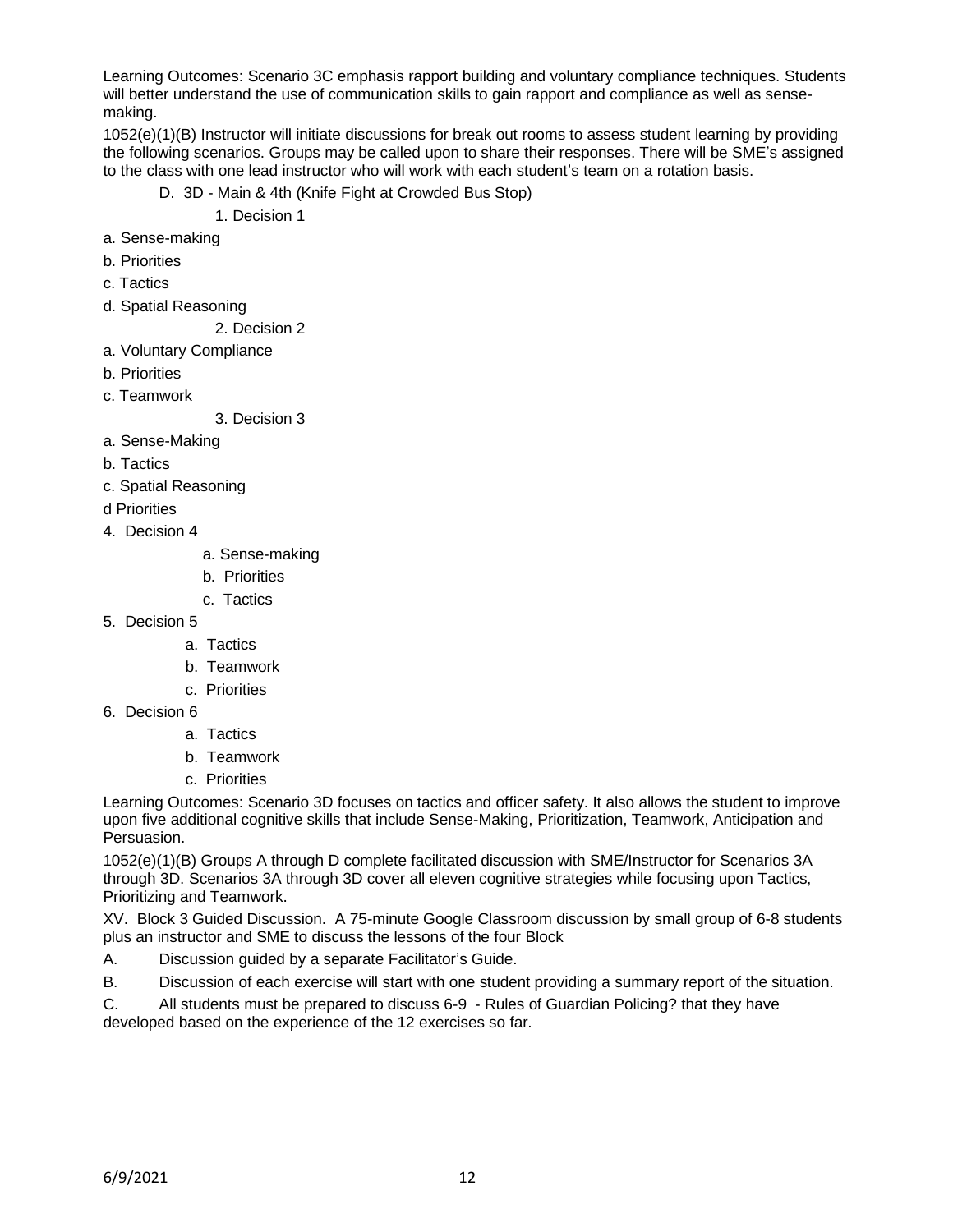XVI. Block 4 Exercises. By the appointed deadline, each student individually completes the final four exercises online. The exercises are:

A. 4A - 1412 Azalea (Possible OIS)

1. Decision 1

- a. Tactics
- b. Sense-making
- c. Anticipation
- d. Spatial Reasoning
	- 2. Decision 2
- a. Voluntary Compliance
- b. Priorities
- c. Teamwork

3. Decision 3

- a. Sense-making
- b. Priorities
- c. Improvisation
- d. Rapport Building
- 4. Decision 4
- a. Tactics
- b. Sense-making
	- c. Teamwork
	- d. Anticipation

Learning Outcomes: Scenario 4A focuses upon sense-making and identifying proper priorities. The scenario also requires proper tactics and problem detection as well as ample rapport building and de-escalation. 1052(e)(1)(B) Instructor will initiate discussions for break out rooms to assess student learning by providing the following scenarios. Groups may be called upon to share their

responses. There will be SME's assigned to the class with one lead instructor who will work with each student's team on a rotation basis.

- B. 4B 834 7th Street Verbal Threat
- 1. Decision Point One
- a. Sense-making
- b. Anticipation
- c. Priorities

2. Decision Point Two

- a. Tactics
- b. Rapport Building
- c. Teamwork

3. Decision Point Three

- a. Rapport Building
- b. Persuasion
- c. Problem Detection
	- 4. Decision Point Four
- a. Tactics
- b. Voluntary Compliance
- c. Priorities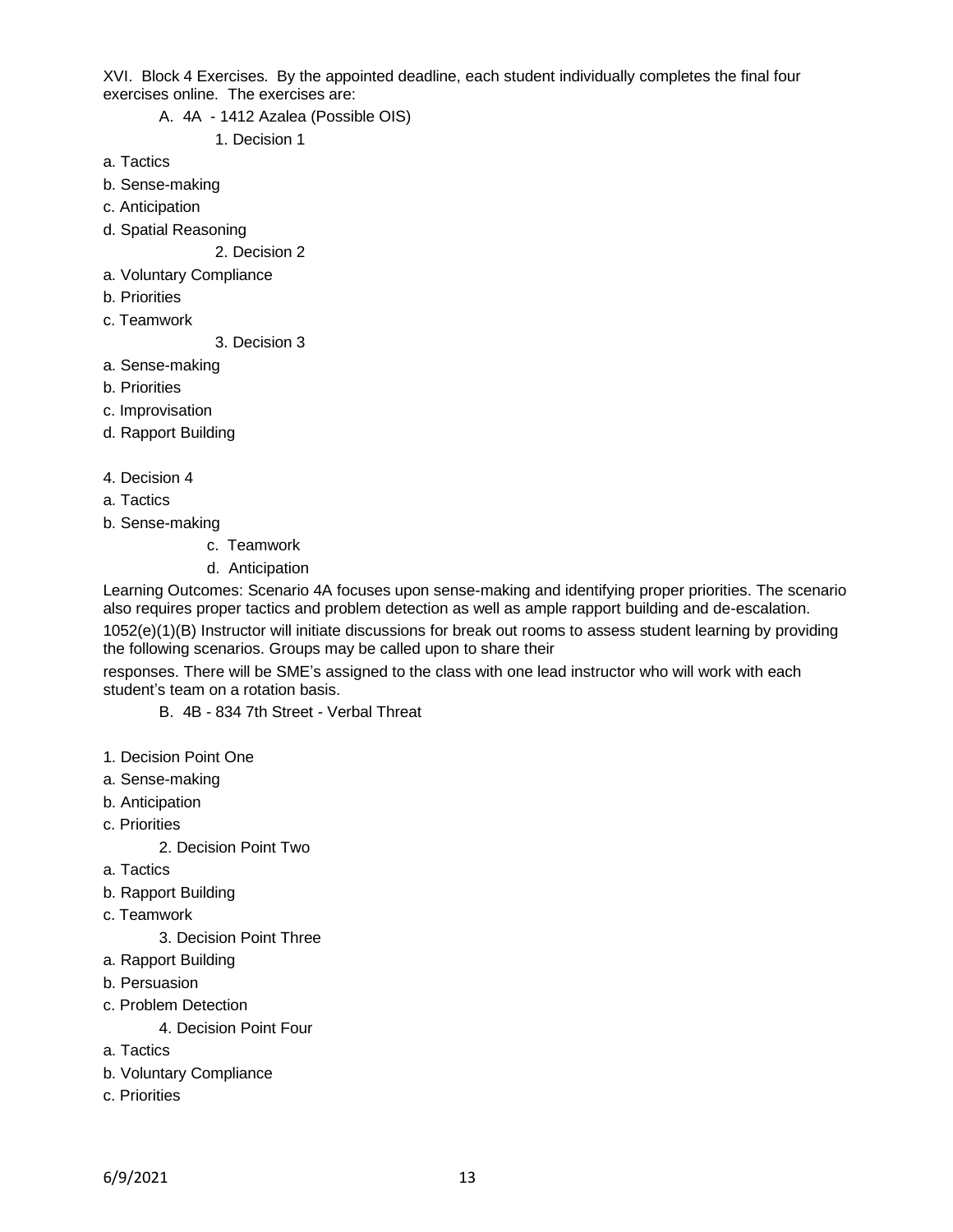Learning Outcomes: Scenario 4B emphasis rapport building and voluntary compliance techniques. Students will better understand the use of communication skills to gain rapport and compliance as well as sensemaking.

1052(e)(1)(B) Instructor will initiate discussions for break out rooms to assess student learning by providing the following scenarios. Groups may be called upon to share their

responses. There will be SME's assigned to the class with one lead instructor who will work with each student's team on a rotation basis.

- C. Scenario Number 4C 402 Canyon (911 Calls)
- 1. Decision 1
- a. Perspective taking
- b. Sense-Making
	- 2. Decision 2
- a. Perspective taking
- b. Sense-Making
	- 3. Decision 3
- a. Tactics
- b. Priorities
	- c. Sense-making
	- d. Teamwork
	- 4. Decision 4
- a. Priorities
	- b. Tactics
- c. Sense-Making
	- d. Teamwork
	- 5. Decision 5
- a. Tactics
- b. Teamwork
- c. Priorities
- 6. Decision 6
	- a. Sense-making
- 7. Decision 7
	- a. Sense-making
	- b. Tactics
	- c. Teamwork
	- d. Voluntary compliance
	- e. Rapport building

Learning Outcomes: Scenario number 4C has nine of the eleven cognitive strategies within the exercise. Student will enhance their rapport building skills as well as problem detection and proper prioritization. Students will also understand the importance of creative problem-solving techniques and how to anticipate event development.

1052(e)(1)(B) Instructor will initiate discussions for break out rooms to assess student learning by providing the following scenarios. Groups may be called upon to share their

responses. There will be SME's assigned to the class with one lead instructor who will work with each student's team on a rotation basis.

- D. 4D Summit Fest (Armed Individual)
- 1. Decision 1
- a. Sense-making
- b. Priorities
- c. Tactics
	- 2. Decision 2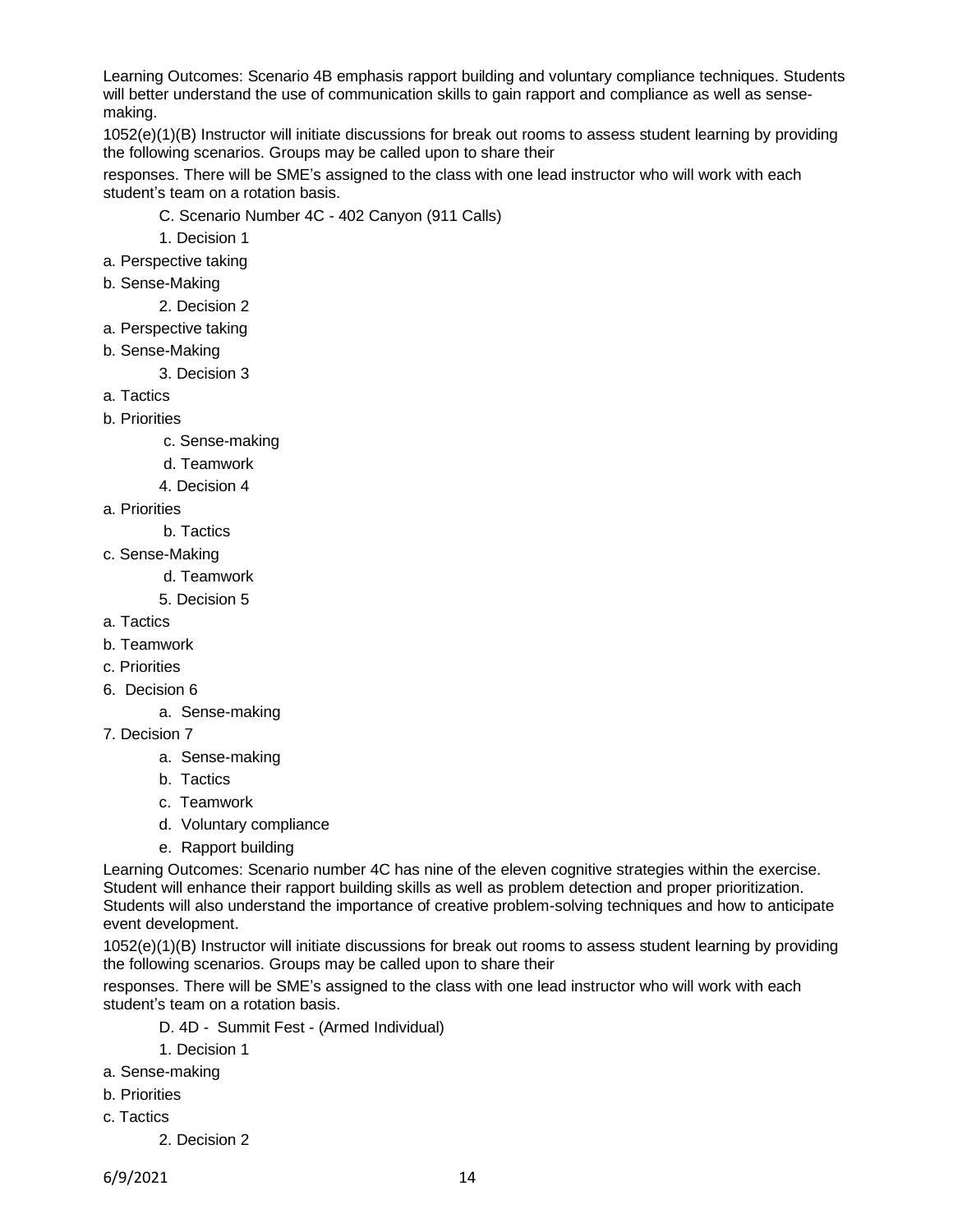- a. Priorities
- b. Anticipation
- c. Improvisation
	- 3. Decision 3
- a. Sense-Making
- b. Tactics
- c. Teamwork
	- 4. Decision 4
- a. Improvisation
- b. Priorities
- c. Sense-making
- 5. Decision 5
	- a. Perspective taking
	- b. Sense-making
	- c. Spatial reasoning
- 6. Decision 6
	- a. Teamwork
	- b. Tactics
	- c. Anticipation
	- d. Spatial reasoning
	- e. Perspective taking

Learning Outcomes: Scenario number 4D requires creative problem solving and rapid sense-making. Priorities must be recognized, and teamwork is essential for corrective actions.

1052(e)(1)(B) Groups A through D complete facilitated discussion with SME/Instructor for Scenarios 4A through 4D to assess student learning. Session two scenarios cover all eleven cognitive skills with emphasis on Tactics and Teamwork.

XVII. Block 4 Guided Discussion. A 75-minute meeting small group of 6-8 students plus an instructor and SME to discuss the lessons of the four Block 1. Students must have completed all four Block 1 SBXs prior to the meeting.

A. Discussion guided by a separate Facilitator's Guide.

B. Discussion of each exercise will start with one student providing a summary report of the situation.

C. All students must be prepared to discuss their individual - Rules of Guardian Policing, - which is under construction and by this point should consist of no more than 9 rules that they have developed based on the experience of all 16 exercises.

XVIII. Post-Course Surveys. After to taking the course, all students will take two online surveys:

A. An - Opinions on Policing - survey to gather information about student mindsets after having taken the course.

B. A - Subjective Course Evaluation - survey to gather student feedback on the quality of the course.

XIX. Wrap-Up Class. This one-hour session introduces the students to the objectives, requirements, methodology, key concepts,

and structure of the course. Topics include:

A. Review course Objectives, Purpose and Key Concepts.

B. As a final exercise, view and analyze one of several body-cam use-of-force videos based on course themes and cognitive

skills.

C. Present and review final student - Rules of Guardian Policing.-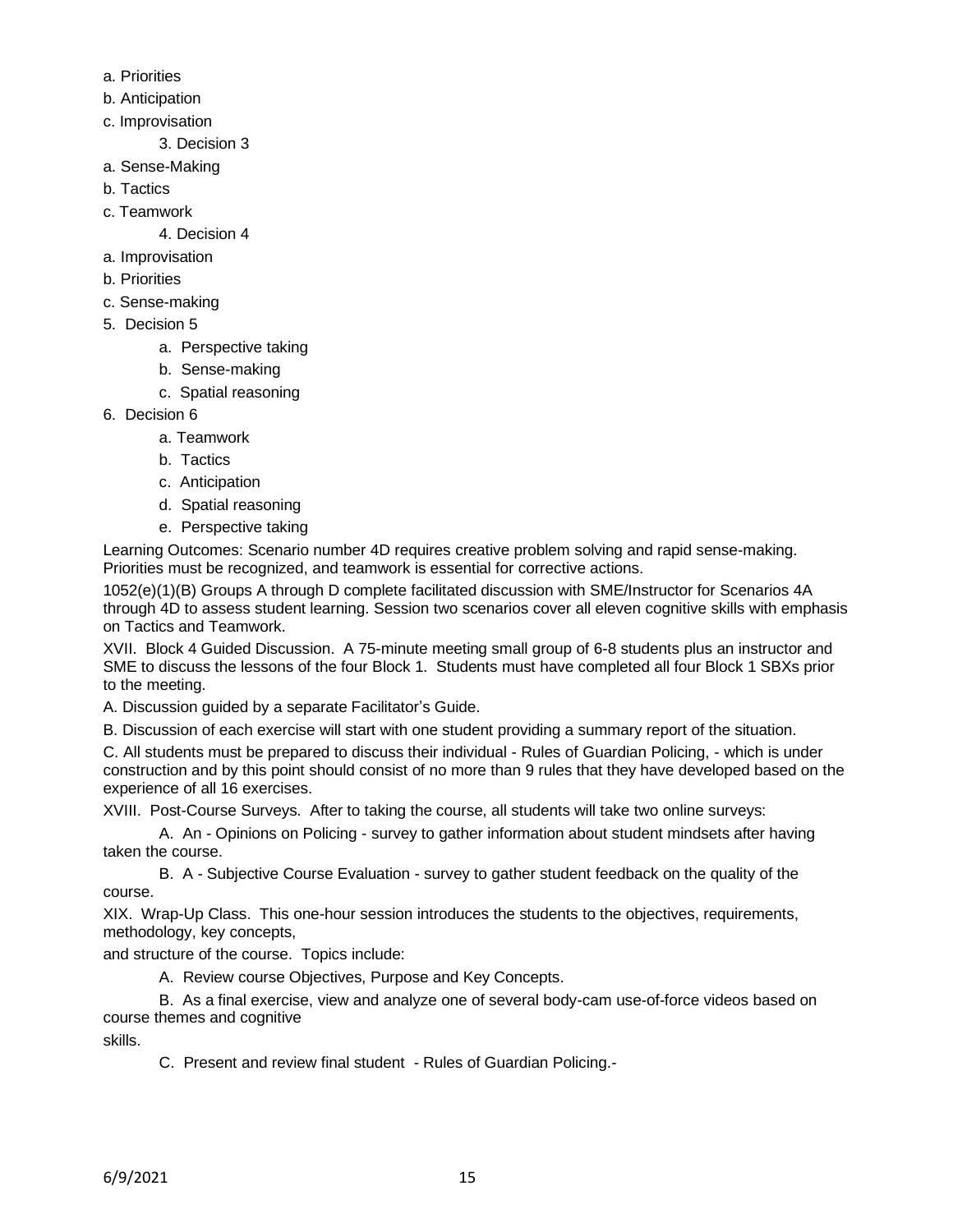# **METHODS OF INSTRUCTION:**

Lab and lecture via Google Classroom

### **OUT OF CLASS ASSIGNMENTS:**

Required Outside Hours: 18 Assignment Description: Reading assignments.

### **METHODS OF EVALUATION:**

Problem-solving assignments Percent of total grade: 100.00 %

Instructor will initiate discussions for break out rooms and ask students to discuss a time when they utilized a create problem-solving strategy during their career that generated a desirable outcome. Then each group will provide an example to the class. There will be SME's assigned to the class with one lead instructor who

### **REPRESENTATIVE TEXTBOOKS:**

Department . Department Policy . Department ,2020. All Use of Force Policies will be reviewed during class. Reading Level of Text, Grade: 12

will work with each student's team on a rotation basis.

### **Required Other Texts and Materials**

Instructor Handouts and department Policy Student Manual to refer to during online course.